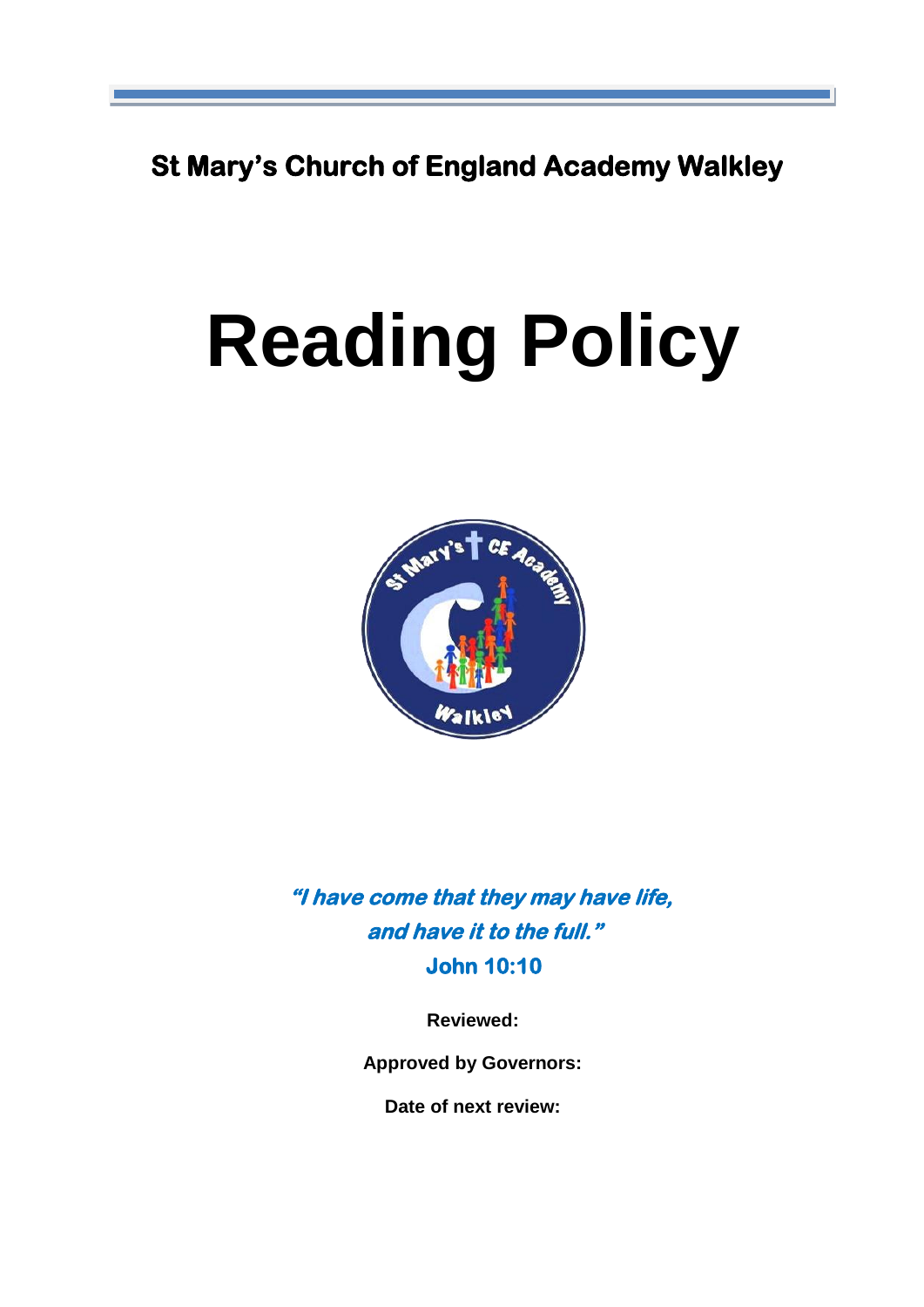

# **Reading Policy**

At St Mary's, we aim to provide a caring environment where every child can thrive and is supported to achieve their unique & amazing potential as a child of God. As such, this means that we place every child at the centre of our school practice & want them to experience the fullness of life (John 10:10). We firmly believe that reading is the key that unlocks the door to all learning.

# Aims & Objectives:

At St Mary's, we aim to make all of our pupils 'readers'. Reading is a complex skill with many components. Successful approaches to the teaching of reading should encourage children to use a variety of strategies in their pursuit of meaning. It is important to lay firm foundations in this crucial area of the curriculum and establish a consistent whole school approach to the teaching of reading.

Our aims are designed to ensure that the school meets the needs of all, taking into account gender, ethnicity, culture, religion, language, sexual orientation, age, ability, disability and social circumstances. It is important that in our school we meet the diverse needs of all pupils to ensure inclusion for all and that all pupils are prepared for full participation in our multi-ethnic society.

We therefore aim to ensure that:

- All children have access to a broad, balanced and differentiated reading curriculum and out of school reading activities.
- We build on the child's prior knowledge and early literacy experience
- All children who may have special educational needs and/or additional needs are identified and provided for as early as possible and reading inventions suitably matched
- We develop in each child the reading skills necessary to succeed in all areas of the curriculum.
- We enable parents to understand the process of learning to read and the part they play in supporting their child.
- We develop an interest in and a love of books, encouraging children to become attentive listeners, independent and reflective readers
- We develop reading strategies and skills, accuracy, fluency, understanding and response to texts
- We develop children's experiences through a variety of texts including the use of libraries, ICT and other available media

# **Phonics**

All children in FS, Year 1 and Year 2 will be taught phonic skills through Letters and Sounds. Daily phonics sessions will take place for 20 minutes each day. Children will be supported by both the teacher and teaching assistant in these sessions.

Phonics information meetings are also held to advise parents on the reading strategies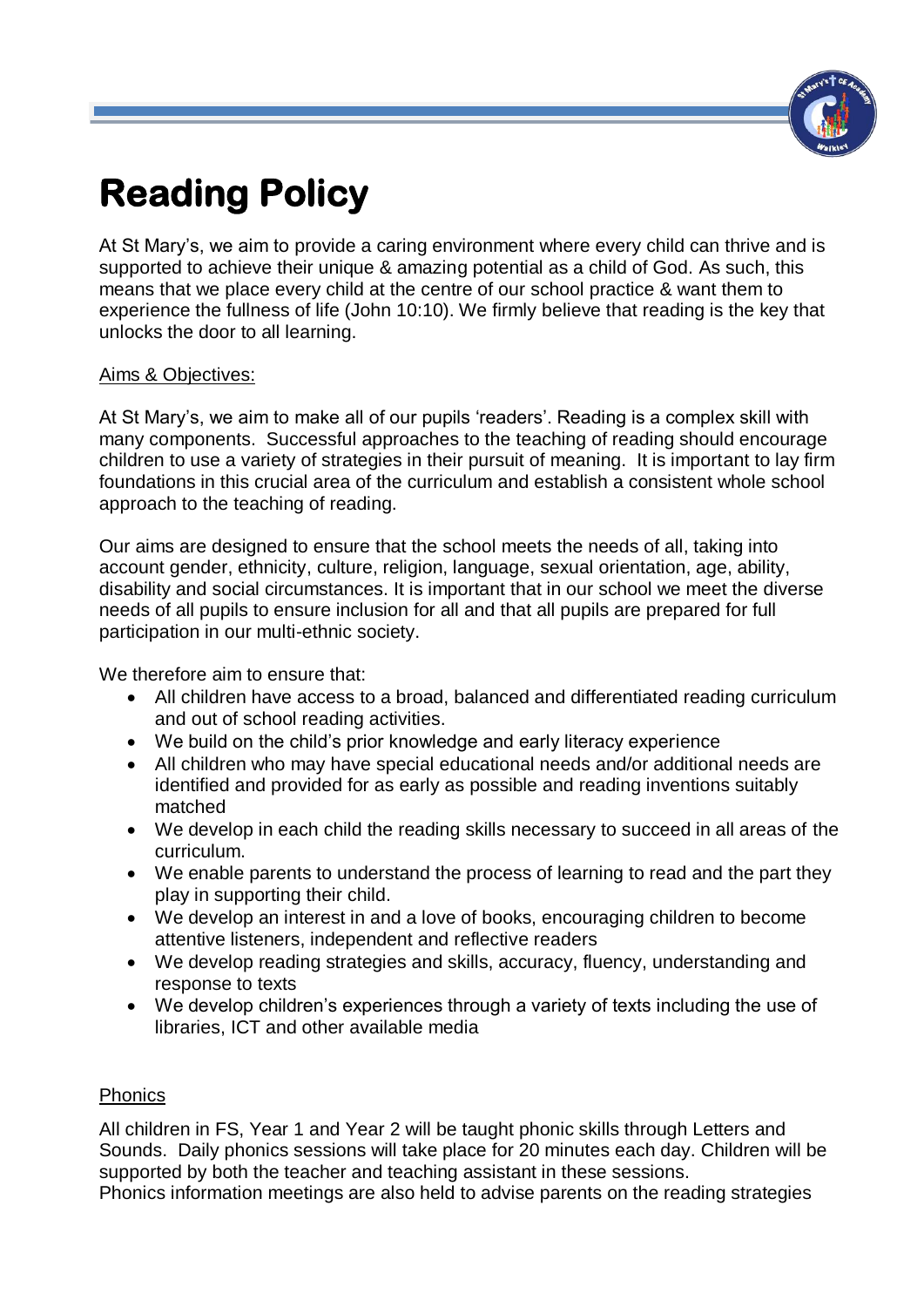used in school and how best they may help their child before the children start their Reception Year. Additional meetings are held to support parents prior to the Year 1 phonic screening in the Summer Term.

#### Guided Reading in Key Stage 1

All children will have the opportunity to take part in a shared reading experience in a small [4-6] group guided by an adult at lesson at least once per week. This will happen on a weekly basis, in Foundation Stage 2 and Key Stage 1. All guided reading sessions should have an objective linked to year group expectations taken from the Progression Framework and these should be recorded on the schools guided Reading Planning/Record sheet. During guided reading the adult with each group will record children's responses to the text and the skill being taught where relevant. Children who are not with an adult that day should be set a task to complete independently which will develop their reading or phonics knowledge.

#### Guided Reading in Key Stage 2

All children in Key Stage 2 will develop their reading skills through the 'reciprocal reading' approach. Each group will have an adult supporting their group at least once a week. The texts used will be differentiated when necessary. Children will be placed in mixed ability groups, unless they are unable to access the text at the same level as their peers. Prior to the start of the reciprocal reading stage of the lesson, the teacher should model an objective linked to year group expectations taken from the Progression Framework to the whole class to see and then encourage the groups to develop this skill during their session. Children will be supported in understanding how to record their reciprocal reading session. The teacher will record responses of the group they have worked with that day.

#### Individual Reading

In Foundation Stage and Key Stage 1, all children have the opportunity to independently, individually read a book when they have finished a learning task or in continuous provision. In Key stage 2, all pupils have a book that is kept in their drawer and time is allocated each day for pupil's to read independently for enjoyment. All books pupils select are appropriate for their reading level and their age. Highlighted daily readers will read every day with an adult in school and regular readers will read at least 2 times per week with an adult. Children identified as working significantly below Age Related Expectations, will be daily readers; those who below will be regular readers, those who are at or above Age Related Expectations will make up the rest of the class. The teacher monitors each child's progress on a regular basis and sets targets based upon this.

#### Shared reading

At St Mary's we feel it is important for children to listen to stories as well as read themselves. All of our literacy learning is based on a high quality text which is read to the children. During this time specific reading skills or features of differing genre will be taught. This is an opportunity to discuss the use of language, widen the children's vocabulary and develop their levels of comprehension. Higher order reading skills and reading comprehension are explicitly taught through planned lessons based on good quality literature.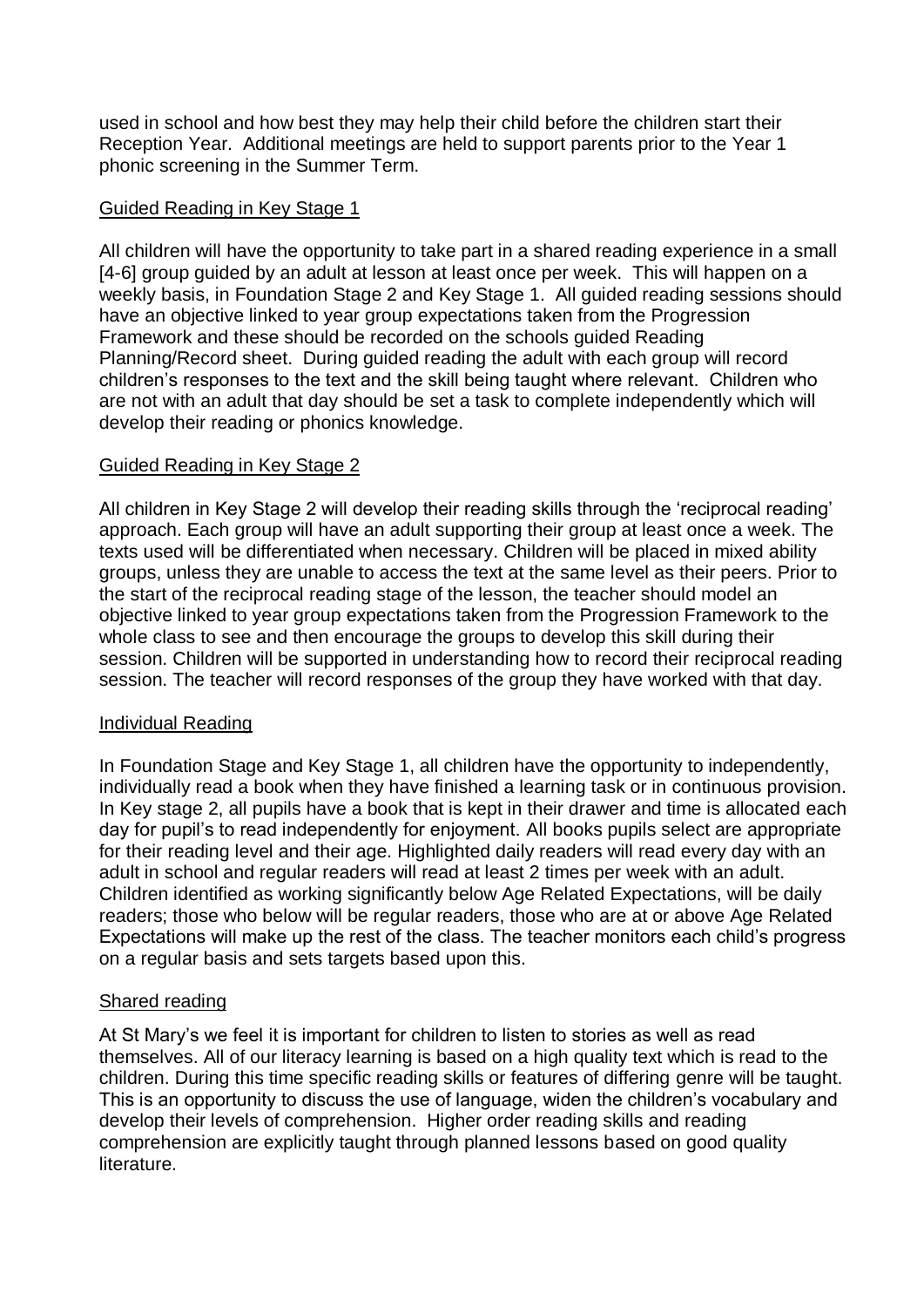#### Reading for pleasure

We feel that for children to becoming lifelong readers, they need to develop a pleasure for reading. At St Mary's we try to encourage this in a range of ways. We allow children in Key Stage 2 to take books outside to read at playtimes if they want a calmer playtime experience. We hold a weekly reading event in school called READy Brek which encourages families to come into school to read together as we know that reading as a family will foster a positive attitude towards reading in later life. We also celebrate many events throughout the year such as Roald Dahl Day, World Book Day and a sponsored read so children are aware that reading is a fun and pleasurable pastime.

# Expectations of Parents

Parents are expected to listen to their child read and ask questions about the book to check comprehension, making comments in the reading record.

Whilst it is not expected that parents will hear their child read every day, frequent involvement in the process is still important. Discussions about the books read and understanding of issues covered help to improve reading skills. Parents are encouraged to sign the reading record as frequently as they read. Children are rewarded for reading at home thorough our whole school reading challenge which is adapted yearly. Children are encouraged to take place in the schools reading challenge which sees incentives for milestones reading in terms of reading frequency at home. Each **day** that the child reads at home the parent will cross off a box on the chart. Once the child reaches certain milestones they will be rewarded with a prize.

50 marks on the reading grid- certificate in celebration worship

100 marks on the reading grid- bookmark in celebration worship

150 marks on the reading grid- a pen in celebration worship

300 marks on the reading grid- a book to keep!

# Assessment

Children are assessed in line with the school's Assessment Policy using a variety of strategies. Children are assessed against the age related expectations which puts them at entering, developing, secure or mastery for their age related expectations. Children are tested on a regular basis for phonic knowledge and spelling capability.

Their reading ages are also checked termly to assess progress over time using PM Benchmark Assessments. This data is inputted on Arbor.

Year 1 children are assessed against the Government's Standardised Phonics Assessment in the summer term.

Year 2 and Year 6 children are assessed using the Government's standardised Reading Test [SATs].

Data from all assessments in Dec/March/July is inputted into Arbor and shared with senior leaders in Pupil Progress meetings on a termly basis. Next steps decisions are considered and intervention strategies are put into place to address any underachievement.

# EAL/SEN pupils

Highlighted daily readers will read every day with an adult in school and regular readers will read at least 2 times per week with an adult. Children identified as working significantly